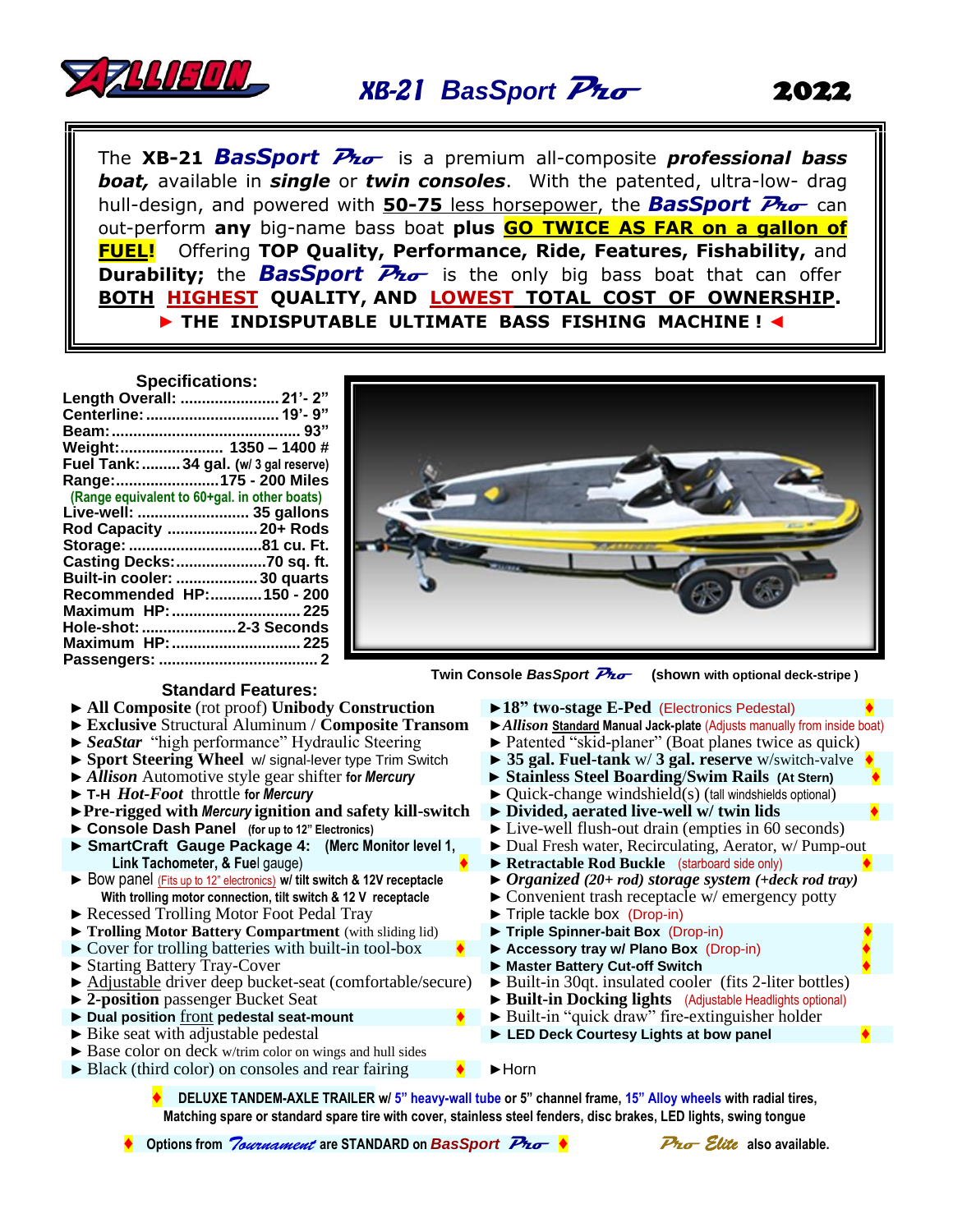| <b>2022 RETAIL ORDER FORM</b>                                                                          |                                                                                                    |                 | <b>XB-21 BasSport Pro</b><br>January 2022                                                                                 |            |  |  |  |
|--------------------------------------------------------------------------------------------------------|----------------------------------------------------------------------------------------------------|-----------------|---------------------------------------------------------------------------------------------------------------------------|------------|--|--|--|
|                                                                                                        | • Deluxe Tandem Axle Trailer                                                                       |                 |                                                                                                                           |            |  |  |  |
| Single Console<br>\$70,000<br><b>BasSport</b><br>5" channel or 5" heavy wall Tube                      |                                                                                                    |                 |                                                                                                                           |            |  |  |  |
| $P_{\text{ho}}$<br>Twin Console<br>71,000<br>15" Alloy Wheels - Stainless Steel Fenders - Swing Tongue |                                                                                                    |                 |                                                                                                                           |            |  |  |  |
|                                                                                                        | <b>COLORS AND TRIM OPTIONS</b>                                                                     |                 | <b>SEATING</b>                                                                                                            |            |  |  |  |
|                                                                                                        | • Standard base color hull and deck • Trim color on the deck wings                                 |                 | <b>. Two-position front deck pedestal mount</b>                                                                           |            |  |  |  |
| • Black (third color) on Console(s) and Rear Fairing                                                   |                                                                                                    |                 | <b>. Adjustable Driver Bucket Seat</b>                                                                                    | <b>STD</b> |  |  |  |
| • Hull Stripe (includes wings)                                                                         | • Floor color (Gray Leather or graphite)                                                           |                 | <b>Two-position Passenger Bucket Seat</b>                                                                                 |            |  |  |  |
|                                                                                                        | <b>BASE COLORS</b>                                                                                 |                 | • Bike Seat with adjustable pedestal                                                                                      |            |  |  |  |
| <b>Standard Base Colors:</b><br>1                                                                      | $\Box$ White<br>$\Box$ Platinum                                                                    |                 | Base Vinyl: D Platinum D Gray Leather D Graphite<br>18                                                                    | <b>STD</b> |  |  |  |
| $\overline{2}$<br><b>Optional Base Colors:</b>                                                         | $\Box$ Graphite<br>$\Box$ Gray Leather                                                             |                 | 200<br>19<br>Custom Seat Colors: (Non-stock) Specify:                                                                     |            |  |  |  |
| 600<br>Hull<br>$\Box$                                                                                  | <b>Deck 400</b><br><b>Hull &amp; Deck</b>                                                          | 900             | Base vinyl:                                                                                                               |            |  |  |  |
| 3                                                                                                      | Competition Base Colors: □ Porsche Red □ Flame Red                                                 | $\Box$ Lime     |                                                                                                                           |            |  |  |  |
| $\Box$ Bahama Blue<br>Rapid blue                                                                       | $\Box$ Bright Yellow<br>$\Box$ Hemi Orange                                                         |                 | Insert color:                                                                                                             |            |  |  |  |
| 800<br>Hull                                                                                            | <b>Deck 500</b><br><b>Hull &amp; Deck 1200</b>                                                     |                 |                                                                                                                           |            |  |  |  |
| 4<br><b>Dark Base Colors</b>                                                                           | $\Box$ Ruby Red<br>$\Box$ Deep Blue                                                                |                 | Third color in "A":                                                                                                       |            |  |  |  |
| $\Box$ Royal Blue                                                                                      | $\Box$ Charcoal<br>$\Box$ Black                                                                    |                 | Monogram colors:                                                                                                          |            |  |  |  |
| <b>Hull 1000</b><br>Ŋ.                                                                                 | Deck 600<br>$\Box$<br><b>Hull &amp; Deck 1500</b><br>TRIM COLORS                                   |                 |                                                                                                                           |            |  |  |  |
| 5                                                                                                      | Standard Trim Colors: $\Box$ Porsche Red $\Box$ Flame Red<br>⊔                                     | <b>Ruby Red</b> | Fold-down Seat (with mount & Pedestal Post)<br>20                                                                         | 450        |  |  |  |
| <b>Rapid Blue</b><br>$\square$ Bahama Blue                                                             | $\Box$ Royal Blue*<br>$\Box$ Deep Blue                                                             |                 | 21<br>Extra Bike Seat & Adjustable Pedestal<br>⊔                                                                          | 350        |  |  |  |
| Bright Yellow □ Hemi Orange                                                                            | $\Box$ Lime<br>Purple                                                                              | White           | 22<br>Pneumatic bike seat Pedestal (exchange adj. pedestal) ★                                                             | 100        |  |  |  |
| Platinum $\Box$ Gray Leather $\Box$ Graphite                                                           | $\Box$ Charcoal                                                                                    | <b>Black</b>    | $\Box$ 1" Seat Lift Spacers<br>(Pair)<br>23                                                                               | 80         |  |  |  |
| 6                                                                                                      | <b>CUSTOM MATCH COLORS:</b> (when available)                                                       | Quote           | (Mounts driver and passenger seats 1" higher)                                                                             |            |  |  |  |
|                                                                                                        |                                                                                                    |                 | 24<br>1 1/2" Seat Lift Spacers<br>(Tilt steering recommended)                                                             | 100        |  |  |  |
|                                                                                                        | Caution! ◀ Dark colors create excessive heat build-up that will                                    |                 | <b>RIGGING</b>                                                                                                            |            |  |  |  |
|                                                                                                        | distort gelcoat surfaces. Avoid excessively dark color schemes.<br><b>NO WARRANTY on GEL-COAT</b>  |                 | • Pre-rigged for Mercury w/ ignition and safety kill switch<br>• SmartCraft (Pkg. 4) (Merc monitor level 1, Tach, & fuel) |            |  |  |  |
|                                                                                                        | SOLID BLACK (or solid dark color) hull or deck NOT AVAILABLE. ◀                                    |                 | . Hot- Foot Throttle and Allison Gear Shifter. • Trolling                                                                 | <b>STD</b> |  |  |  |
|                                                                                                        | <b>DECK COLOR SCHEME OPTIONS</b>                                                                   |                 | Battery compartment with sliding lid (fits two group 31 batteries)                                                        |            |  |  |  |
| Deck Side-stripe                                                                                       | $\Box$ Wings same as trim color                                                                    | 400             | with built-in tool box $\bullet$ Battery tray and cover for starting battery                                              |            |  |  |  |
| 7<br>with:                                                                                             | $\Box$ Wings base color)                                                                           | 600             | 25<br>Throttle & Shifter for: $\Box$ Yamaha $\Box$ Evinrude $\Box$ Honda                                                  | 100        |  |  |  |
|                                                                                                        | □ Wings third (or fourth) color $\bigstar$                                                         | 800             | 26<br>$\Box$<br><b>Tilt Steering</b>                                                                                      | 250        |  |  |  |
| 8                                                                                                      | Trim color on Bow panel fairing (Included in 3-color) $\bigstar$                                   | 300             | $\overline{27}$<br>$\Box$<br><b>Deluxe Steering Wheel</b>                                                                 | 250        |  |  |  |
| Interior Color Option •<br>9                                                                           | $\Box$ Gray Leather<br>Graphite<br>⊔                                                               | 1000            | 28<br>Allison HD Manual Jack-plate<br>$\Box$<br>(Exchange)                                                                | 200        |  |  |  |
| (Textured surfaces on deck)                                                                            | <b>Charcoal</b><br><b>Black</b>                                                                    | 1200            | 29<br>Allison HD Hydraulic Jack-plate<br>□<br>(Exchange)                                                                  | 800        |  |  |  |
| <b>Cockpit floor color:</b>                                                                            | <b>Gray Leather</b><br>Graphite<br>$\perp$                                                         | <b>STD</b>      | 30<br>$(Example 4")$ 200<br>$\Box$ Allison 6" jack-plate spacer brackets                                                  |            |  |  |  |
| 10<br>Other (Specify)                                                                                  |                                                                                                    | 200             | Heavy duty (HD) jack-plate is recommended for engines over 500 pounds.                                                    |            |  |  |  |
|                                                                                                        | <b>HULL COLOR SCHEME OPTIONS</b>                                                                   |                 | <b>Pumps/Livewell</b>                                                                                                     |            |  |  |  |
| <b>Hull Side stripe</b>                                                                                | Wings same as trim color                                                                           | <b>STD</b>      | • 1000 GPH Bilge Pump • Twin live-well lids • Automatic                                                                   |            |  |  |  |
| with:<br>11                                                                                            | $\Box$ Wings base color                                                                            | 200             | Recirculator/ Fresh-water - Aerating System . Back-up<br>livewell Recirculator w/ Pump-out . Flush-out drain              | <b>STD</b> |  |  |  |
|                                                                                                        | П<br>Wings third (or fourth) color                                                                 | 400             | <b>E</b> Automatic Bilge Pump (second pump)<br>★                                                                          |            |  |  |  |
| <b>Wide hull-stripe</b><br>12                                                                          | (One color to bottom of hull sides)                                                                | 400             | 31<br>with built-in Electronic switch                                                                                     | 200        |  |  |  |
|                                                                                                        | (Must select wing color option (13) above)                                                         |                 |                                                                                                                           |            |  |  |  |
| 13                                                                                                     | Double Stripes two colors upper & lower hull-stripes<br>(Must select wing color option (13) above) | 800             | Tackle<br>• One - Triple Tackle Box (Drop-in)                                                                             |            |  |  |  |
|                                                                                                        |                                                                                                    |                 | <b>One - Triple Spinner-bait Box</b> (Drop-in)                                                                            | <b>STD</b> |  |  |  |
|                                                                                                        | <b>OPTIONS</b>                                                                                     |                 | One - Accessory tray w/ Plano box<br>$\bullet$                                                                            |            |  |  |  |
| Console Dash Color: C Graphite<br>14                                                                   | $\Box$ Charcoal<br><b>Black</b><br>$\Box$                                                          |                 | Twin Rod Lockers (Port and Starboard) (up to 30-40 rods)                                                                  |            |  |  |  |
| <b>Carpet Color &amp; Surge</b><br>15                                                                  | $\Box$ Light Gray<br>$\Box$ Charcoal                                                               |                 | 32<br>with 4 Plano Tackle boxes (built-in) (Exchange triple-box)<br><b>Includes 10-rod Quick-draw system</b>              | 450        |  |  |  |
|                                                                                                        | <b>Custom Color (Non-stock) Carpet (Specify)</b>                                                   | 300             | 33<br>(Extra)<br>Triple Tackle Box (Drop-in)                                                                              | 150        |  |  |  |
|                                                                                                        |                                                                                                    |                 | 34<br>Triple Spinner-bait Box (Drop-in)<br>(Extra)                                                                        | 125        |  |  |  |
| <b>Pin Stripes (decal)</b><br>LI<br>16<br>Specify:                                                     |                                                                                                    | <b>STD</b>      | 35<br>Accessory tray w/ Plano box<br>(Extra)                                                                              | 75         |  |  |  |
|                                                                                                        |                                                                                                    |                 | Lighting (Must be ordered before production begins)                                                                       |            |  |  |  |
| <b>Allison Logo Color:</b><br>17                                                                       | П<br>$\square$ Silver<br>Gold                                                                      |                 | 36<br><b>Adjustable Headlights</b><br>★                                                                                   | 550        |  |  |  |
|                                                                                                        |                                                                                                    |                 | (Exchange)<br>37<br><b>LED Compartment Lights</b><br>$\star$                                                              | 600        |  |  |  |
|                                                                                                        |                                                                                                    |                 |                                                                                                                           |            |  |  |  |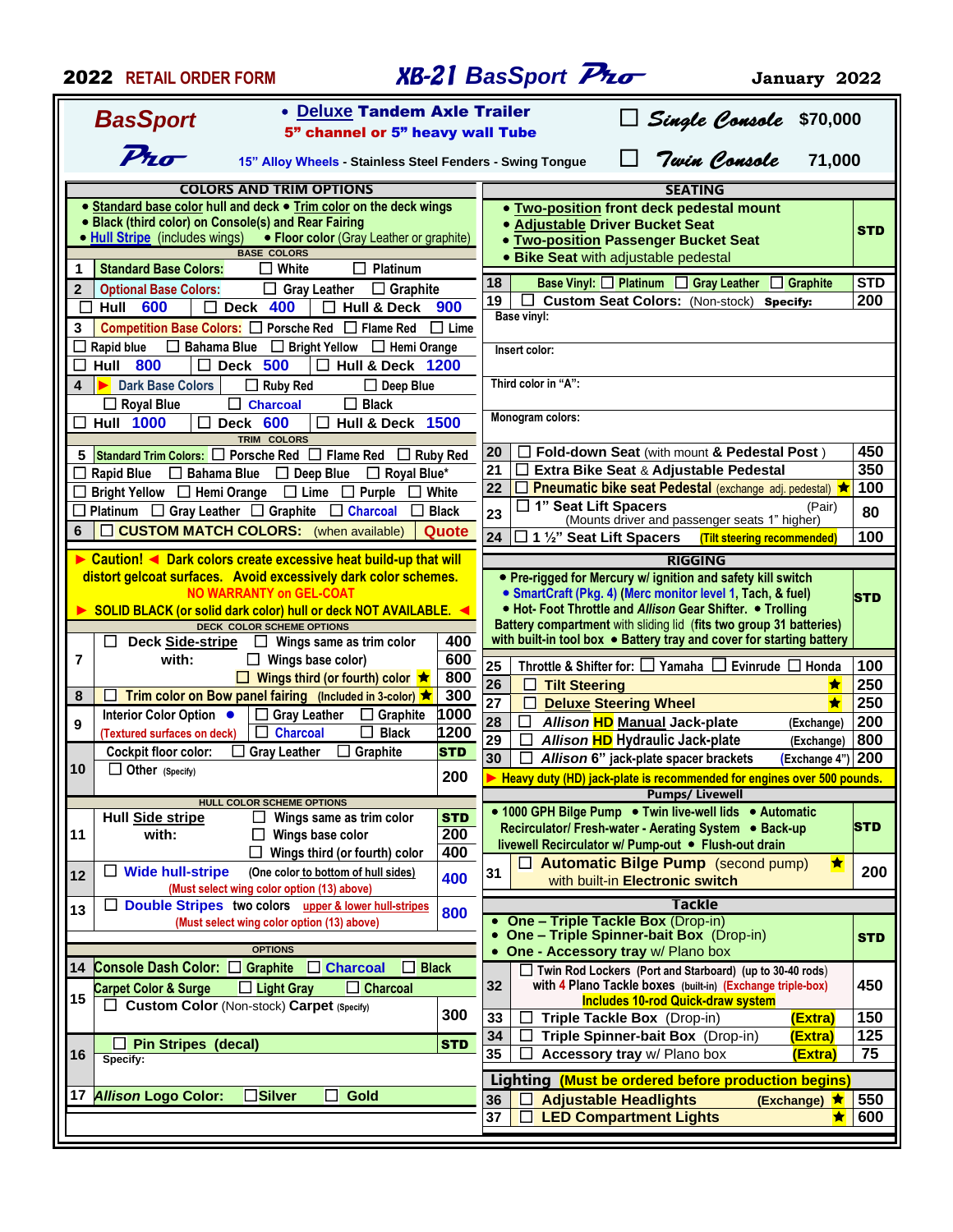|                                                                                                                                                                                                                    | <b>Smart-Craft INSTRUMENTATION</b>                                            |            |  |  |  |  |
|--------------------------------------------------------------------------------------------------------------------------------------------------------------------------------------------------------------------|-------------------------------------------------------------------------------|------------|--|--|--|--|
| 38                                                                                                                                                                                                                 | <b>Package 4: Merc Monitor level 1</b><br>plus Link Tachometer and fuel gauge | <b>STD</b> |  |  |  |  |
| 39                                                                                                                                                                                                                 | Package 5: Merc Monitor level 2<br>plus Link Tachometer and fuel gauge        | 100        |  |  |  |  |
| 40                                                                                                                                                                                                                 | Package 6: Merc Monitor level 1<br>plus 2nd. Merc Monitor ECO and fuel gauge  | 400        |  |  |  |  |
| 41                                                                                                                                                                                                                 | Package 7: Merc Monitor level 2<br>plus 2nd. Merc Monitor ECO and fuel gauge  | 500        |  |  |  |  |
| 42                                                                                                                                                                                                                 | <b>Exchange link tach for System Tach</b>                                     | 250        |  |  |  |  |
| 43                                                                                                                                                                                                                 | <b>Other Small SmartCraft link Gauge</b><br>Specify:                          | 100        |  |  |  |  |
| Merc Monitor levels 1 & 2 and system tach come with NMEA 2000 support,<br>will display engine gauges on screen of Lowrance Live and Humminbird.<br>Merc Monitor level 2 displays speed, distance, and gas mileage. |                                                                               |            |  |  |  |  |
| 44                                                                                                                                                                                                                 | <b>Allison Power Pole Brackets</b><br>(Pair)                                  | 800        |  |  |  |  |
| 45                                                                                                                                                                                                                 | <b>Power Poles (includes brackets)</b><br>(Pair                               | 5500       |  |  |  |  |

|    | Windshields                                             |            |  |  |  |  |  |
|----|---------------------------------------------------------|------------|--|--|--|--|--|
|    | <b>Standard Short (Quick-Change) windshield(s)</b>      | <b>STD</b> |  |  |  |  |  |
| 46 | Tall Windshield<br>(Exchange on single console)         | 50         |  |  |  |  |  |
| 47 | Tall Windshields<br>(Exchange on twin consoles)         | 100        |  |  |  |  |  |
| 48 | <b>Spare Windshield</b><br>(Short)<br>each              | 250        |  |  |  |  |  |
| 49 | <b>Spare Windshield</b><br>(Short)<br>pair              | 450        |  |  |  |  |  |
| 50 | <b>Spare Windshield</b><br>each<br>(Tall)               | 300        |  |  |  |  |  |
| 51 | <b>Spare Windshield</b><br>(Tall)<br>pair               | 550        |  |  |  |  |  |
|    | <b>Accessories (Installed)</b>                          |            |  |  |  |  |  |
|    | 18" E-Ped (Electronics Pedestal)                        | <b>STD</b> |  |  |  |  |  |
| 52 | <i>Deluxe</i> 22" Fish Measuring Rule<br>★              | 125        |  |  |  |  |  |
| 53 | <i><b>Deluxe Tool Holder/ Cup Holders</b></i><br>(pair) | 150        |  |  |  |  |  |
| 54 | <b>Retractable Rod Buckle</b> (port side)<br>×          | 125        |  |  |  |  |  |
| 55 | <b>Stealth Battery Charging System</b><br>v.            | 700        |  |  |  |  |  |
|    | Charges all batteries on the run                        |            |  |  |  |  |  |
| 56 | <b>KeelShield Keel Protector</b>                        | 300        |  |  |  |  |  |
| 57 | Soft-Touch Custom Boat Cover (Gray)                     | 1050       |  |  |  |  |  |
| 58 | Soft-Touch Custom Boat Cover (Other Colors)             | 1250       |  |  |  |  |  |
|    |                                                         |            |  |  |  |  |  |

## **ELECTRONICS and TROLLING MOTORS**

|    | <b>LOWRANCE</b>                                               |                        |                |    |                                                                  |                       |     |
|----|---------------------------------------------------------------|------------------------|----------------|----|------------------------------------------------------------------|-----------------------|-----|
|    | <b>ELECTRONICS UNIT</b>                                       | <b>Console</b>         | Bow/ 18" E-Ped |    | Gunnel 3rd Unit                                                  |                       |     |
| 59 | <b>Elite 9 FS</b>                                             | $\square$ 1700         | $\Box$ 1660    |    | $\Box$ 1850                                                      | <b>Networking and</b> |     |
| 60 | Elite 9 FS w/ active image                                    | $\Box$ 2140            |                |    |                                                                  | transducers are       |     |
| 61 | 9-Live                                                        |                        | $\Box$ 2820    |    | $\Box$ 3030                                                      | <b>OPTIONAL on</b>    |     |
| 62 | 9- Live w/ active image                                       | 3070<br>$\Box$         |                |    |                                                                  | qunnel mounted        |     |
| 63 | 12-Live                                                       |                        | $\Box$ 4310    |    | 4500                                                             | units.                |     |
| 64 | 12- Live w/ active image                                      | 4680<br>$\blacksquare$ |                |    |                                                                  |                       |     |
|    |                                                               |                        |                |    |                                                                  |                       |     |
| 65 | 47" LOWRANCE GHOST 24/36V Trolling                            | Motor (no NMEA)        | 3990           | 67 | <b>Electronics networking</b><br>$\mathsf{L}$<br>$(2$ -units $)$ |                       | 140 |
| 66 | Point-One GPS antenna w/built-in compass (NEMA 2000 required) |                        | 410            | 68 | NMEA 2000 Network                                                |                       | 240 |

|                                                                                                               | <b>HUMMINBIRD</b>                                                     |         |  |                        |  |  |                 |                        |                          |
|---------------------------------------------------------------------------------------------------------------|-----------------------------------------------------------------------|---------|--|------------------------|--|--|-----------------|------------------------|--------------------------|
|                                                                                                               | <b>ELECTRONICS UNIT</b>                                               | Console |  | <b>Bow / 18" E-Ped</b> |  |  | Gunnel 3rd Unit |                        |                          |
| 69                                                                                                            | Helix 10                                                              | 1800    |  |                        |  |  | 1840            |                        |                          |
| 70                                                                                                            | <b>Helix 10 MSI</b>                                                   | 2840    |  |                        |  |  | 2570 cho        | <b>Networking and</b>  |                          |
| 71                                                                                                            | Helix 10 MDI Cho                                                      |         |  | 1740                   |  |  |                 | <b>Transducers are</b> |                          |
| 72                                                                                                            | Helix 12                                                              | 2610    |  |                        |  |  | 2640            | <b>OPTIONAL on</b>     |                          |
| 73                                                                                                            | Helix 12 MSI                                                          | 3380    |  |                        |  |  | 3110 cho        | gunnel mounted         |                          |
| 74                                                                                                            | Helix 12 MDI Cho                                                      |         |  | 2550                   |  |  |                 | units.                 |                          |
| 75                                                                                                            | Solix 10 MSI                                                          | 3300    |  |                        |  |  | 2880 cho        |                        | <b>Other Electronics</b> |
| 76                                                                                                            | Solix 10 MDI Cho                                                      |         |  | 2710                   |  |  |                 | available on           |                          |
| 77                                                                                                            | Solix 12 MSI                                                          | 3790    |  |                        |  |  | 3410 cho        | request.               |                          |
| 78                                                                                                            | Solix 12 MDI Cho                                                      |         |  | 3200                   |  |  |                 |                        |                          |
| 79                                                                                                            | 3230<br>45" MINNKOTA ULTREX 24V Trolling motor with I-pilot (no link) |         |  |                        |  |  |                 |                        |                          |
| 80                                                                                                            | 45" MINNKOTA ULTREX 36V Trolling motor with I-pilot (no link)         |         |  |                        |  |  |                 |                        | 3330                     |
|                                                                                                               |                                                                       |         |  |                        |  |  |                 |                        |                          |
| 45" MINNKOTA ULTRERA 24V Trolling motor with I-pilot (no link) (includes mounting kit)<br>81                  |                                                                       |         |  |                        |  |  | 4000            |                        |                          |
| 82<br>Mounting Kit for MinnKota Ulterra trolling motor and foot pedal<br>(Included with Ulterra)              |                                                                       |         |  |                        |  |  | 240             |                        |                          |
| Networking of MinnKota trolling motors to electronics (bow & console)<br>For 2 Helix units and trolling motor |                                                                       |         |  |                        |  |  |                 | 480                    |                          |
| 83<br>(Includes 5-port switch, 2 cables, and labor)<br>For 2 Solix units and trolling motor                   |                                                                       |         |  |                        |  |  | 430             |                        |                          |
|                                                                                                               |                                                                       |         |  |                        |  |  |                 |                        |                          |

 **The installation of customer supplied electronics and trolling motors are not available.**